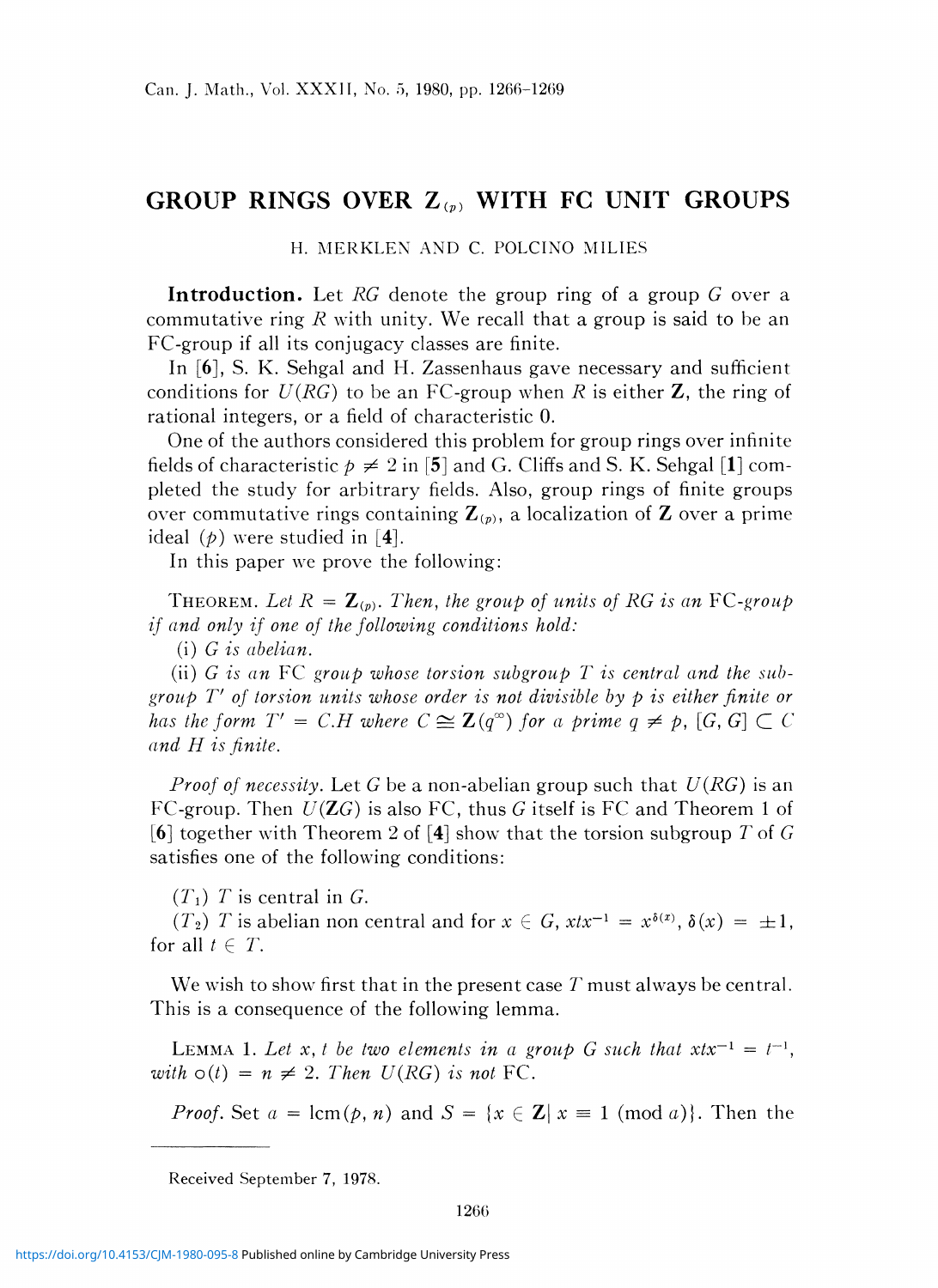localization  $R' = S^{-1}$ . **Z** is such that  $R' \subset R$  and no divisor of *n* is invertible in  $R'$ ; thus, the units of finite order of  $R'(t)$  are trivial (see [7]).

The element  $u = 1 + at + \ldots + a^{n-1}t^{n-1}$  is a unit in  $R'(t)$  whose inverse is  $u^{-1} = (1 - a^n)^{-1}(1 - at)$ . Now, an easy computation shows that

$$
uxu^{-1} = vx \quad \text{where} \quad v = \left[\frac{1-a}{1-a^n}u - at^{n-1}\right] \in U(R'(t))
$$

Since *v* is not trivial, it is of infinite order. Also, it is easy to see tha t

 $\overline{\phantom{0}}$   $\overline{\phantom{0}}$   $\overline{\phantom{0}}$   $\overline{\phantom{0}}$   $\overline{\phantom{0}}$   $\overline{\phantom{0}}$   $\overline{\phantom{0}}$   $\overline{\phantom{0}}$   $\overline{\phantom{0}}$   $\overline{\phantom{0}}$   $\overline{\phantom{0}}$   $\overline{\phantom{0}}$   $\overline{\phantom{0}}$   $\overline{\phantom{0}}$   $\overline{\phantom{0}}$   $\overline{\phantom{0}}$   $\overline{\phantom{0}}$   $\overline{\phantom{0}}$   $\overline{\$  = *v x,* for all *m* £ Z.

Hence, *x* has infinitely many conjugates in *RG,* thus *U(RG)* is not an FC-group.

To complete the proof of the necessity we shall now assume that  $G$  is not abelian. We shall denote by *T'* the set of all elements in *T* whose order is not divisible by p. We wish to show that if T' is infinite then  $T' = C.H$ where  $C = \mathbb{Z}(q^{\omega})$  for a prime  $q \neq p$ ,  $[G, G] \subset C$  and *H* is finite.

LEMMA 2. For each element  $t = [x, g] \in [G, G]$ , there is a finite set  $H_t \subset T'$  such that for all  $t' \in T'$ , if  $t' \notin H_t$ , then  $t \in \langle t' \rangle$ .

*Proof.* Assume, by contradiction, that there exists an infinite set  $B \subset T'$  such that for all  $t' \in B$  we have that  $t \notin \langle t' \rangle$ . We define a sequence  ${t_n}$  of elements in *B* inductively in such a way that

 $t_n \notin \langle t, t_1, \ldots, t_{n-1} \rangle$ 

and consider the idempotents

$$
e_n = \frac{1}{s_n} (1 + t_n + \ldots + t_n^{s_n-1})
$$

where  $s_n = 0(t_n)$ .

Then, the elements  $u_n = e_n x + (1 - e_n)$  are units in RG whose respective inverses are  $u_n^{-1} = e_n x^{-1} + (1 - e_n)$ . Now, consider the conjugates

$$
g_n = u_n g u_n^{-1} = (e_n t + 1 - e_n) g.
$$

It is easy to see that for  $i > j$   $g_i = g_j$  if and only if  $e_i(t - 1) = e_j(t - 1)$ and this cannot happen because of the choice of the elements *{tn}.* Hence *g* has infinitely many conjugates in *U(RG),* a contradiction.

Now we can finish our argument:

Since  $T'$  is central, we can always find a commutator  $\alpha$  of prime order  $q \neq p$ . Applying Lemma 2 to this element it follows readily that the  $q'$ -part of  $T'$  must be finite, and the  $q$ -part infinite.

Setting  $C = \{t' \in T' | \alpha \in \langle t' \rangle\}$  we see that *C* is an infinite abelian group which is torsion and indecomposable. By a result of Kulikov (see  $[3,$ 27.4]) it must be  $C = \mathbb{Z}(q^{\infty})$ . Also  $T' = C \times H$  where *H* is finite.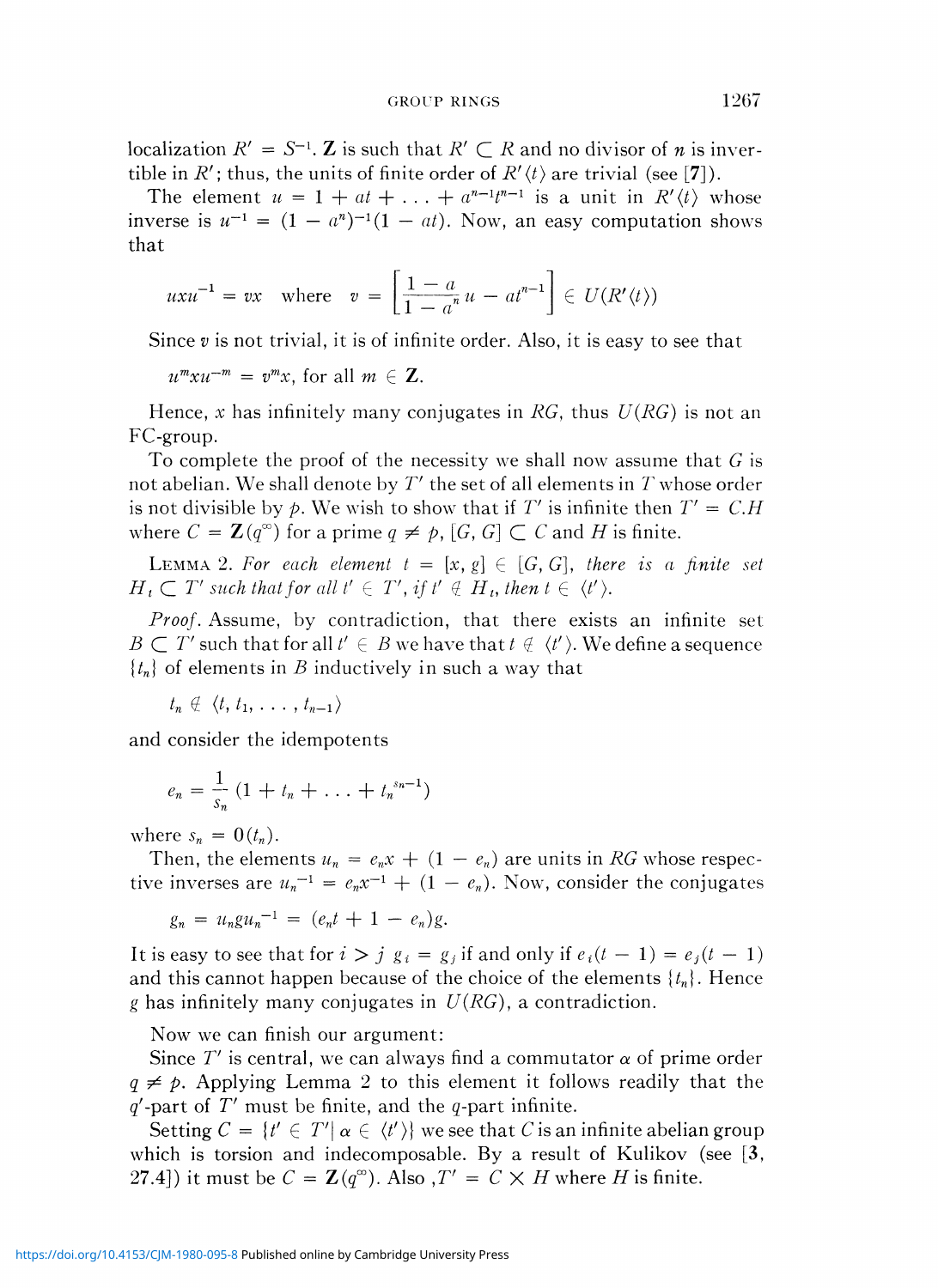*Proof of sufficiency.* If *G* satisfies (i), *U{RG)* is trivially an FC-group. So, we shall assume *G* satisfies (ii) and consider first the case where *T'*  is infinite.

Since  $T$  is abelian, the  $p$ -Sylow subgroup of  $T$ , which we shall denote by  $T_p$ , is a direct factor. Writing  $T = T_p \times T'$  we have that  $RT = ST'$ where  $S = RT<sub>p</sub>$ . We remark that *S* is a commutative ring and, by the theorem in [2], it contains no non-trivial idempotents.

We wish to show that each conjugate class in  $U(RG)$  is finite. Let  $\Sigma$ be a transversal of T in G, which we may choose such that if  $x \in \Sigma$  then  $x^{-1} \in \Sigma$ . Since T is central, it will be enough to prove that conjugate classes of elements in  $\Sigma$  are finite.

For each positive integer *m* we shall denote by *Qm* the subgroup of *C*  of order  $q^m$ , so that  $Q_m \times H$  is an increasing chain of subgroups, whose union is *T'.* 

As in [6, Lemma 2.4] we see that any unit v in RG can be written in the form:

$$
v = \sum_{h} \alpha(h)h \quad \text{with} \quad \alpha(h) \in ST', \quad h \in \Sigma
$$

where  $\alpha(h)\alpha(h') = 0$  whenever  $h \neq h'$ .

Given v, we pick m such that  $Q_m \times H$  contains the supports of all  $\alpha(h)$ in the above expression of  $v$  (note that, since  $\alpha(h) \in ST'$  we consider supp  $(\alpha(h)) \subset T'$ ). Let  $\{e_i\}$  be a complete set of primitive orthogonal idempotents in  $\mathbf{Q}(Q_m \times H)$ . Since  $p \nmid |Q_m \times H|$  all these idempotents belong to  $R(Q_m \times H)$ .

Writing  $v^{-1}$  in the form  $v^{-1} = \sum \beta(h)h^{-1}$  we obtain

$$
\sum_{h} \alpha(h)\beta(h) = 1 \text{ and } e_i\alpha(h) = e_i\alpha(h)^2\beta(h).
$$

If we choose  $h \in \Sigma$  such that  $e_i \alpha(h) \neq 0$  it is easy to see that the element  $e_i\alpha(h)\beta(h)$  is an idempotent in  $S(Q_m \times H)e_i$ . Since this ring contains no non-trivial idempotents, it follows that

$$
e = \alpha(h)\beta(h) = e_i
$$

and, for each *i*, there is only one element  $h_i \in \Sigma$  such that  $e_i \alpha(h_i) \neq 0$ . Hence, setting  $\alpha_i = e_i \alpha(h_i)$ , we have

$$
v = \sum_{i} \alpha_{i} h_{i}, v^{-1} = \sum_{i} \alpha_{i}^{-1} h_{i}^{-1}
$$
 and  $\alpha_{i} \alpha_{i}^{-1} = e_{i}$ .

Since *G* is an FC-group, the set of all commutators of the form  $[h, g], h \in G$ , g fixed in G, is finite; thus we may find a finite group Q in C such that  $Q$  contains all these commutators.

For a given unit  $v = \sum_{\alpha} \alpha(h)h$  in RG, we may now choose a finite subgroup  $Q_v \times H$  of T which contains both  $Q_m$  and  $Q$ .